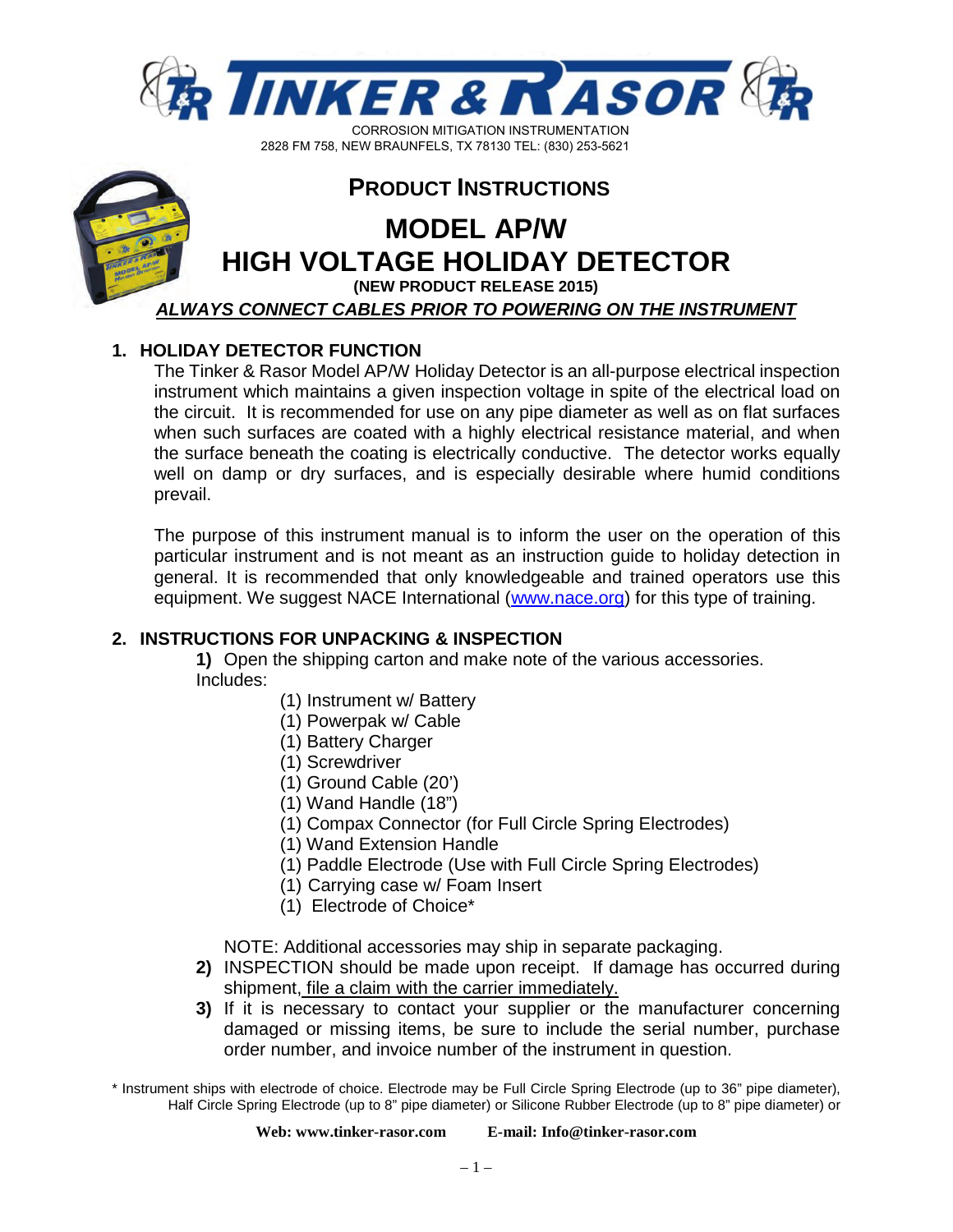

### **PRODUCT INSTRUCTIONS**

Wire Brush Electrodes (up to 8" width). Larger size electrodes and additional electrodes available at additional cost.

### **Safety Information for User**

#### **Unpacking and Reviewing your Tinker & Rasor Holiday Detector Before Every Use**

- Make certain the inside of the case is clear and dry.
- Inspect each component for damage, such as cables, instrument & wand handles.
- Make sure all of the electrodes are clean.
- Verify the unit is fully charged.
- Verify that the output voltage is correctly set to the coating manufacturers recommend inspection voltage.
- If manufacturers requirements are not stated, NACE International, SSPC or ASTM Standards can be followed.

#### AND……… **ALWAYS READ THE INSTRUCTIONS THROGHLY PRIOR TO USING ANY TEST EQUIPMENT!**

#### WARNING! This is a HIGH VOLTAGE device capable of producing an electrical shock if not properly grounded and/or operated in accordance with the instructions and procedures prescribed in this manual!

#### **DANGER! IF YOU HAVE A PACEMAKER DO NOT USE THIS DEVICE.**

If you have a pacemaker, life critical electronic medical devices or any medical condition effected by High Voltage, DO NOT use this type of equipment. Only trained and responsible personnel should operate high voltage equipment. Alert all personnel nearby prior to testing and display warning signs. It is important to realize you are now using a high voltage, low energy holiday detector. Tinker & Rasor holiday detectors, APS & AP/W, are designed to generate between 800 to 35,000 volts, pulsating DC. While these voltages are high, the energy emitted is well within US, OSHA guidelines.<https://www.osap.org/page/GuideOSHA> Rubber or plastic gloves and non-conductive footwear can minimize potential shock. Keep in mind that the shock prevention effectiveness of the rubber or plastic glove and footwear is limited to the condition of their protective surface. Make sure your gloves and footwear are in good condition and have no holes or tears. Most Portable Holiday Detectors are limited to finding defects in nonconductive coating materials. Testing should ONLY be conducted clear of personnel not involved in the testing procedure. Personnel operating Holiday Detectors should always be aware of their environment and the safety limitations imposed by same. Operator should have an alert assistant, to ensure that all unauthorized personnel are kept clear of the testing area.

**DANGER!!!** Portable Holiday Detectors create an arc or spark. Use of a Portable Holiday Detector in or around combustible or flammable environments can result in an explosion. When operating in any potentially hazardous area, consult with the plant or site safety officer before proceeding with a holiday detection test in any potentially hazardous or suspect area.

**CAUTION! DO NOT USE AROUND SENSITIVE ELECTRONICS OR RADIO EQUIPMENT**. When "on" but not in use, Tinker & Rasor Pulse Type Holiday Detectors, APW and APS will generate radio frequency emissions which are within the limit defined by the Electromagnetic Compatibility Directive. Due to its method of operation however, the APW and APS Pulse Type Holiday Detector will generate broadband RF emissions when the unit is generating high voltage or when a spark is produced at the

**Web: www.tinker-rasor.com E-mail: Info@tinker-rasor.com**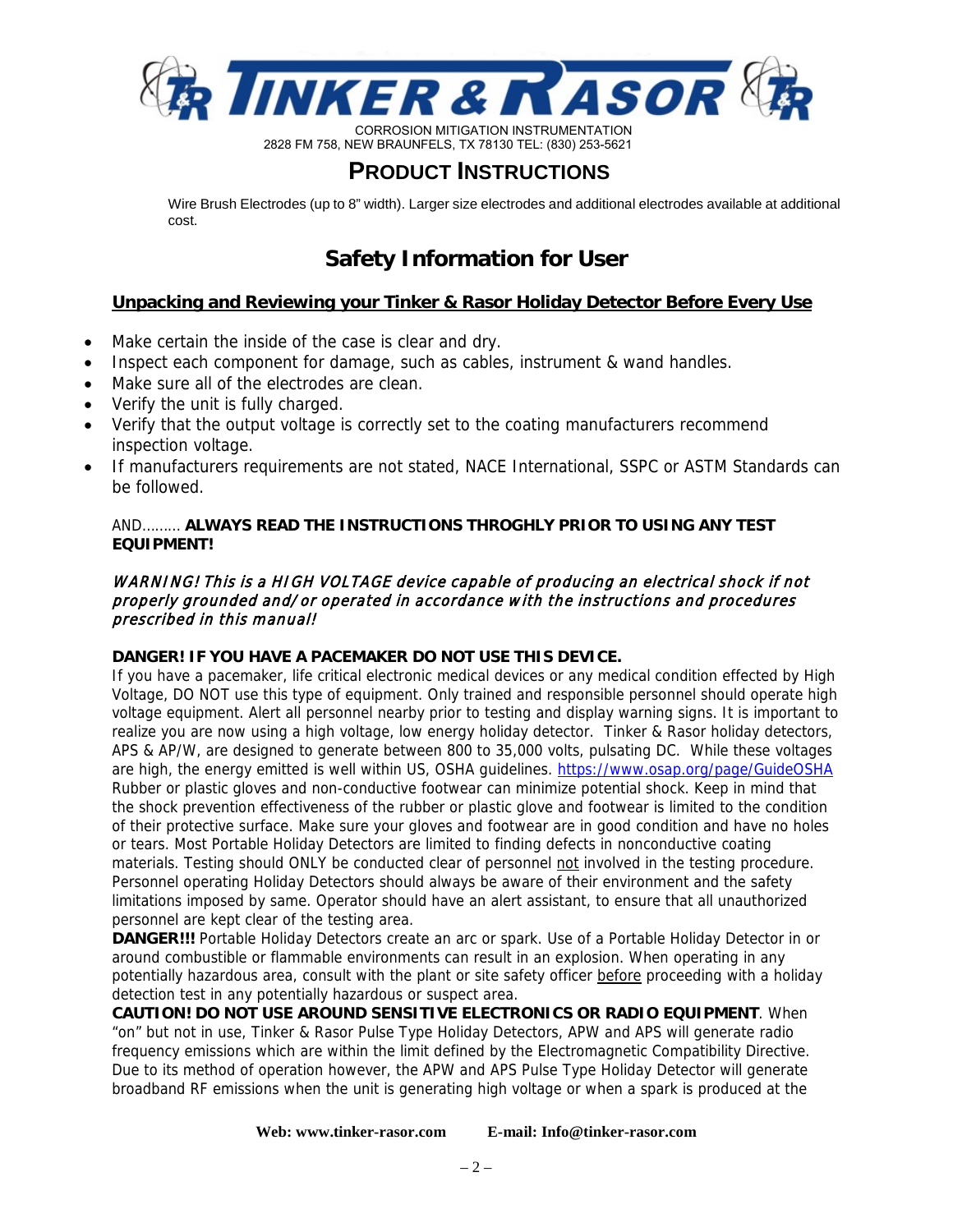

### **PRODUCT INSTRUCTIONS**

electrode. It is therefore recommended that the user does not activate the high voltage within the vicinity of sensitive electronics or radio equipment.

#### **DO NOT SHORTEN THE GROUND CABLE. NEVER TOUCH THE BARE GROUND WIRE WHEN THE DETECTOR IS TURNED ON.**

WARNING! USE CAUTION WHEN RAINING. If it is raining then there is a safety concern for the operator. Surface water on the sub straight is usually not conductive enough to transmit voltage, but almost any contaminant will cause water to become more conductive. If water covers the wand handle while connected to the APW Power-Pak or the APS Instrument, then the operator could become the return path for the high voltage. While the output voltage will cause harm to a healthy person, according to OSHA, your environment must be taken into consideration when operating this type of equipment. For example; if you are standing on top of a flag pole and receive a jolt of high voltage, it will most likely cause you to jump, and you will fall off the flag pole. Stay Alert, Stay Aware and Stay Alive.

If it isn't raining, but the coating surface is wet, Tinker & Rasor Holiday Detectors are designed to minimize the effects of damp or wet coatings. In extreme cases, "ghost" holidays might be witnessed, should a continual path of water reach a holiday. If this continues, dry the sub straight and continue testing.

#### It is important to note that all accidents are preventable. Take caution when using Tinker & Rasor holiday detectors or any other high voltage test equipment.

#### **3. CHECK-OUT INSTRUCTIONS**

- Remove all accessories from the shipping carton.
- Connect high voltage wand by screwing onto front of PowerPak. Connect PowerPak to instrument by lining up the wide key of the connector with the mating connector on the front of the instrument. Insert the connector fully into its mate and turn clockwise ¼ turn. If the connector does not turn easily, try pushing the cable connector more firmly into the instrument case connector mate. A positive lock will be felt when the cable connector is properly attached to the instrument.
- Attach the ground cable to instrument. The cable connector is pushed into its mating connector located on the front of the instrument case, in the lower Left corner. Insert and twist clockwise to lock.

NOTE: Never connect or disconnect the ground cable or PowerPak when the instrument is turned on.

- The Model AP/W Holiday Detector is now ready to be set for a specific voltage.
- Remove the dust cover with the supplied screwdriver, to reveal the voltage adjustment knob.
- Push and HOLD the Power button on the panel of the Instrument case. Then push either the LOW or HIGH button to set the voltage range.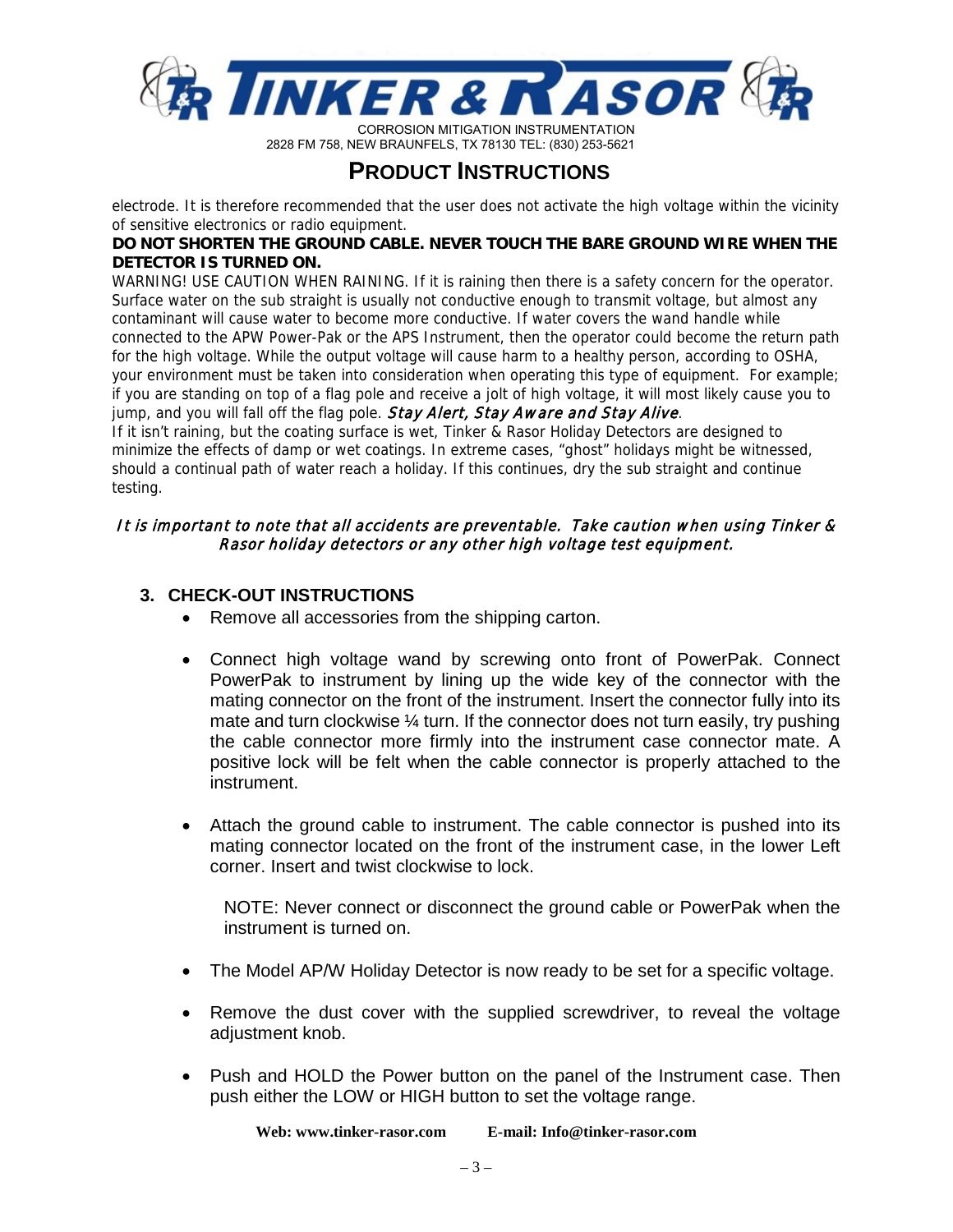

NOTE: LOW voltage range is 800v to 8,000v, in 100v increments. HIGH voltage range is 3,500v to 35,000v in 100v increments

• Continue holding the Power button on the panel of the AP/W Instrument case and use the screwdriver to adjust the voltage setting, using the digital display for reference.

NOTE: When the Power button on the panel of the Instrument case is held, there is no output from the PowerPak. However, all attachments from the nose of the PowerPak and beyond should always be considered a potential hazard.

- Once the voltage has been set, as shown by the LCD on the panel of the Instrument Case, the Power button on the panel of the Instrument case may be released.
- Attach electrode to the high voltage wand handle assembly and apply to the structure to be inspected. The electrode should always make intimate contact with the surface under inspection.
- Turn the instrument ON by holding the safety switch handle of the PowerPak firmly against the instrument handle. (Instrument handle has neoprene rubber grip), then pressing the "ON" button on the PowerPak.

NOTE: The instrument will turn OFF when the safety handle is released.

- The instrument will "remember" the last HIGH or LOW and voltage setting selected, after being turned OFF and then ON again.
- The instrument is now ready to use.
- See the Addendum *Operational Check* at the end of the manual.

#### **4. INTEGRATED VOLTMETER**

The Model AP/W Holiday Detector includes an integrated voltmeter displayed on the front panel of the main instrument.

The LCD of the voltmeter measures and displays the output voltage of the holiday detector. This display gives the user the ability to tune the AP/W to a specific voltage within the 800v – 8,000v Low range and the 3,500v – 35,000v High range. Voltages increment in 100v steps.

Because the Model AP/W includes this integrated peak reading voltmeter, it is not suggested that an external peak reading voltmeter be used with this instrument. Most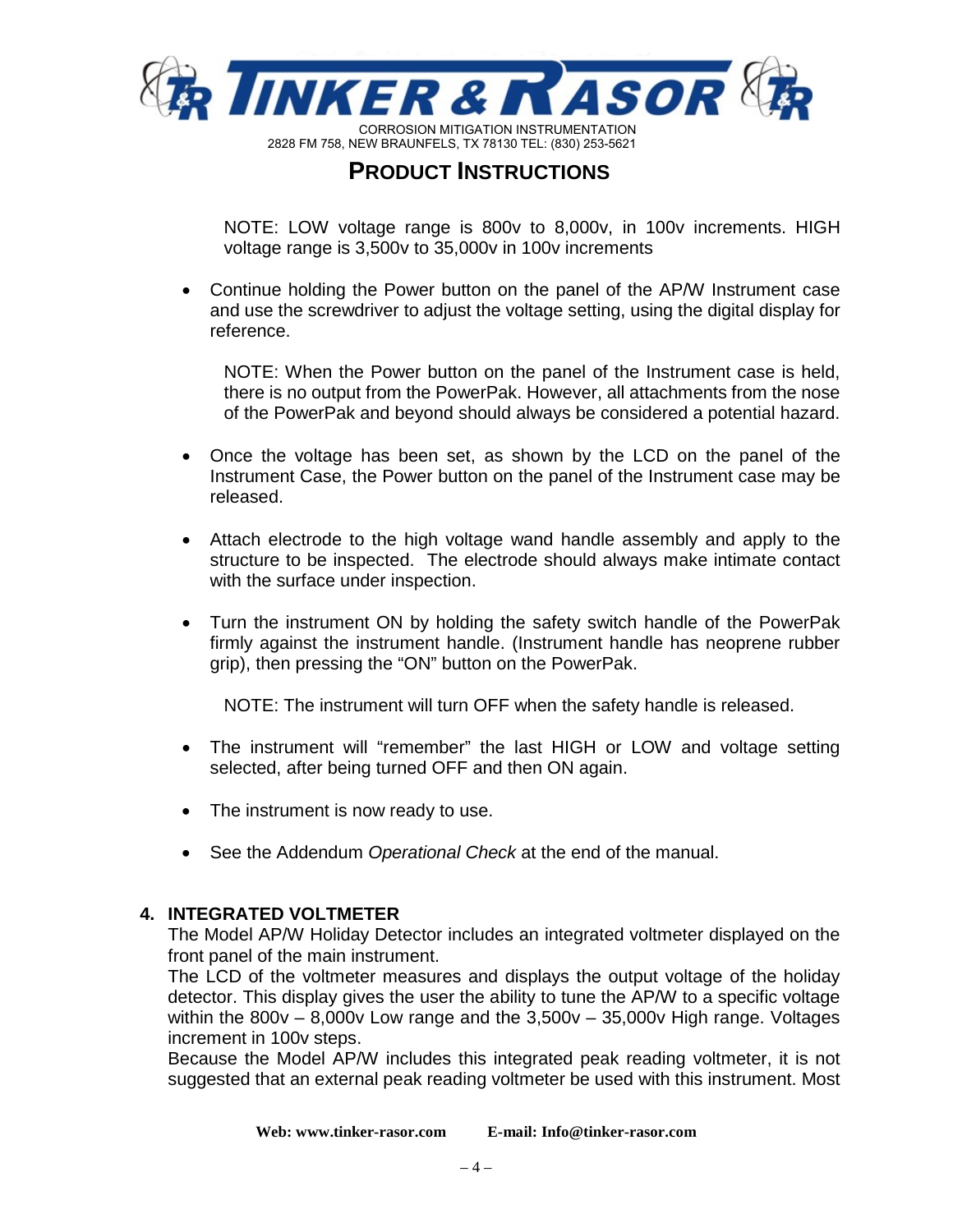

external peak reading voltmeters currently available are not as accurate as the integrated voltmeter of the AP/W, and will not show as accurate results.

#### **5. ACCURACY & CALIBRATION**

The Model AP/W voltmeter is accurate to +/- 5% of the output voltage, as shown on the LCD display on the instrument panel.

It is recommended that the Model AP/W follow an annual calibration cycle to ensure the instrument is in good working order and that the LCD of the integration voltmeter is accurate.

#### **6. OPERATING METHODS**

A good ground return system for both the pipe and the detector will always provide the best and most reliable inspection. The pipe to be inspected must be grounded from the bare pipe to earth at some point along the pipe. If individual joints of the pipe are to be inspected that are not electrically connected, each joint must be grounded.

The speed of the electrode's travel along the pipe should never be excessive, as faulty inspection may result.

Occasional checks of the detector operation should be made, particularly if no holidays are being found. This can be accomplished by testing for the spark and signal at the edge of the coating where bare pipe exists or by touching the probe end to the bare pipe and noting the length of the spark and the visual and audible signal effectiveness. If the visual and audible signal do not both occur when the spark discharges from the electrode into a known holiday, the ground return (i.e. the path between the metallic pipe and earth and the earth to the ground trail of the detector) is of high resistance. In this case, a better ground is required and a direct connection between the metal pipe and the ground wire may be necessary. This type of grounding is extremely uncommon unless the soil is very dry (if using a grounding rod) or the detectors output is low.

The most accurate and recommended inspection voltage should be obtained from the coating manufacturer spec or by contacting the coating manufacture or rep. Correct voltage output for a given thickness of coating has long been a matter of controversy. However, formulas have been suggested which may be used as a guide for correct peak voltages on various coating thickness. The calculation is as follows:

**V** =  $\mathbf{K} \sqrt{\mathbf{T}}$ 

WHERE  $V =$  Peak voltage in volts

 $T = Thichness of coating in mils$ 

 $K =$  Constant of 1,250 for coatings over 20 mils thick

**Web: www.tinker-rasor.com E-mail: Info@tinker-rasor.com**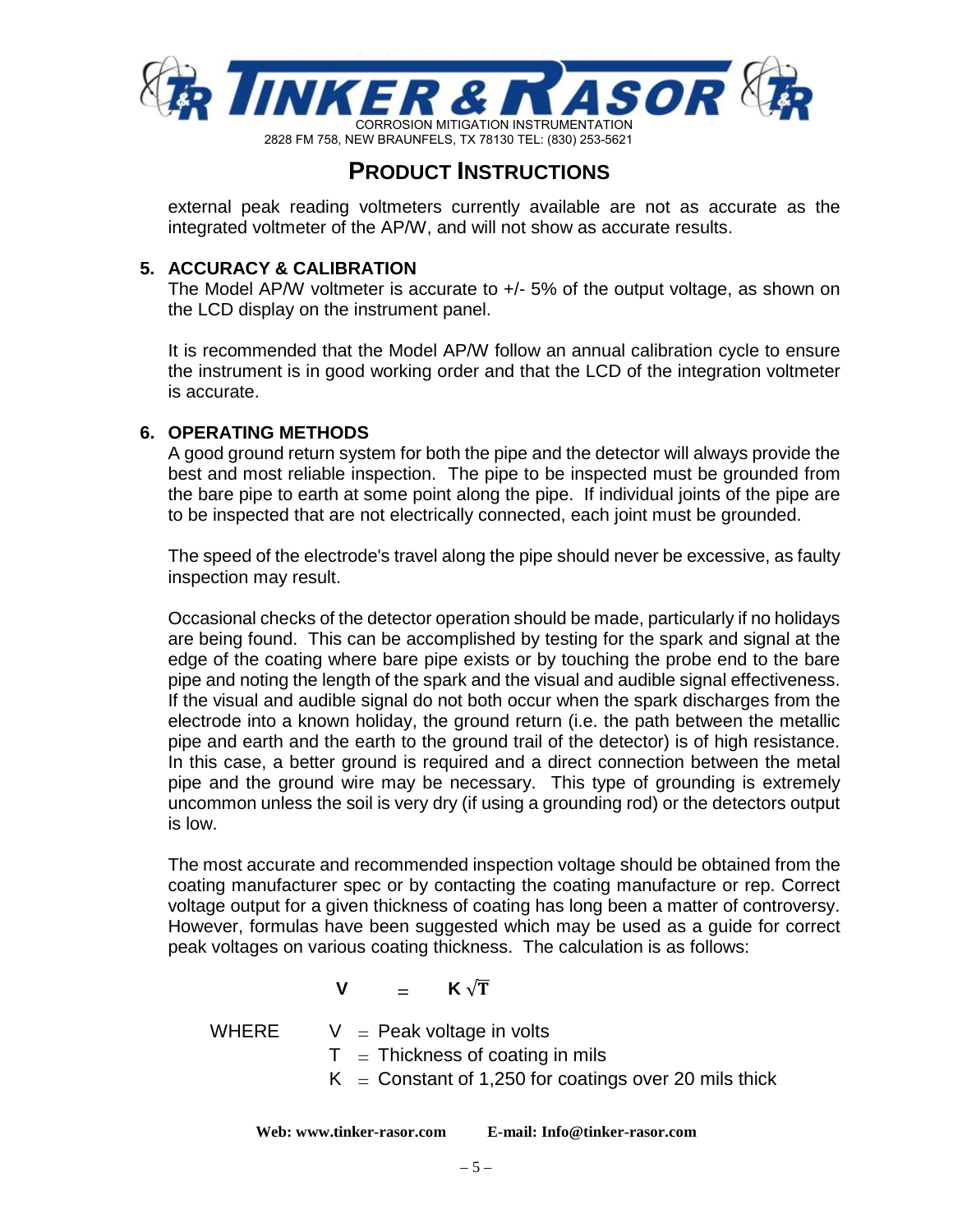

*NOTE: Formula taken from NACE International Standard RP0274-04. This standard and others available for free download to members at[: www.nace.org](http://www.nace.org/)*

A common practice used in setting inspection voltages in the field is to adjust the output voltage by visual observation. It is the general consensus that a spark discharge across a gap distance of at least twice the thickness of the coating will give adequate inspection voltage and compensate for any irregularity in coating thickness and grounding conditions. If this practice is desired for determining inspection voltage, it should be done while the electrode is in the normal operating position and under actual grounding conditions.

The formula and suggestions for setting voltage are supplied as a guide, and are not necessarily recommended by the manufacturer of this detector.

#### *Consult the coating manufacturer for recommended voltage applications.*

#### **7. ADJUSTING THE SENSITIVITY SWITCH**

The Model AP/W now comes standard with a sensitivity adjustment switch. The switch is located on the Right side of the instrument, as you look at the front.

The 6 position switch is set to a factory default at the 1 position, which is turned all the way counter-clockwise.

Adjustment is usually not necessary on steel structures. However, on other types of structures, specifically concrete and some lining systems, it may be necessary to adjust the instrument to more sensitive. Follow the decal around the switch, turning the switch clockwise (as you look at it) will increase sensitivity and counter-clockwise to decrease sensitivity.

#### **8. CHARGING THE BATTERY**

The Model AP/W comes with an internal rechargeable battery. The internal lithium-ion battery provides a full day of use for the Model AP/W. It is recommended that the battery be charged after each use.

NOTE: Do not use the AP/W while battery is being charged. Significant damage can occur to battery and charger.

The Green Power LED on the main panel of the AP/W will blink when the battery is low. This indicates the battery needs charging.

The battery charger has an LED as well. RED color LED indicates the battery is being charged. GREEN color LED indicates that battery is fully charged. GREEN color LED also means that the battery is on trickle charge, and can be left in this condition. The charger can be used with 110v / 240v AC. It is an auto sensing charger that can be used throughout the world.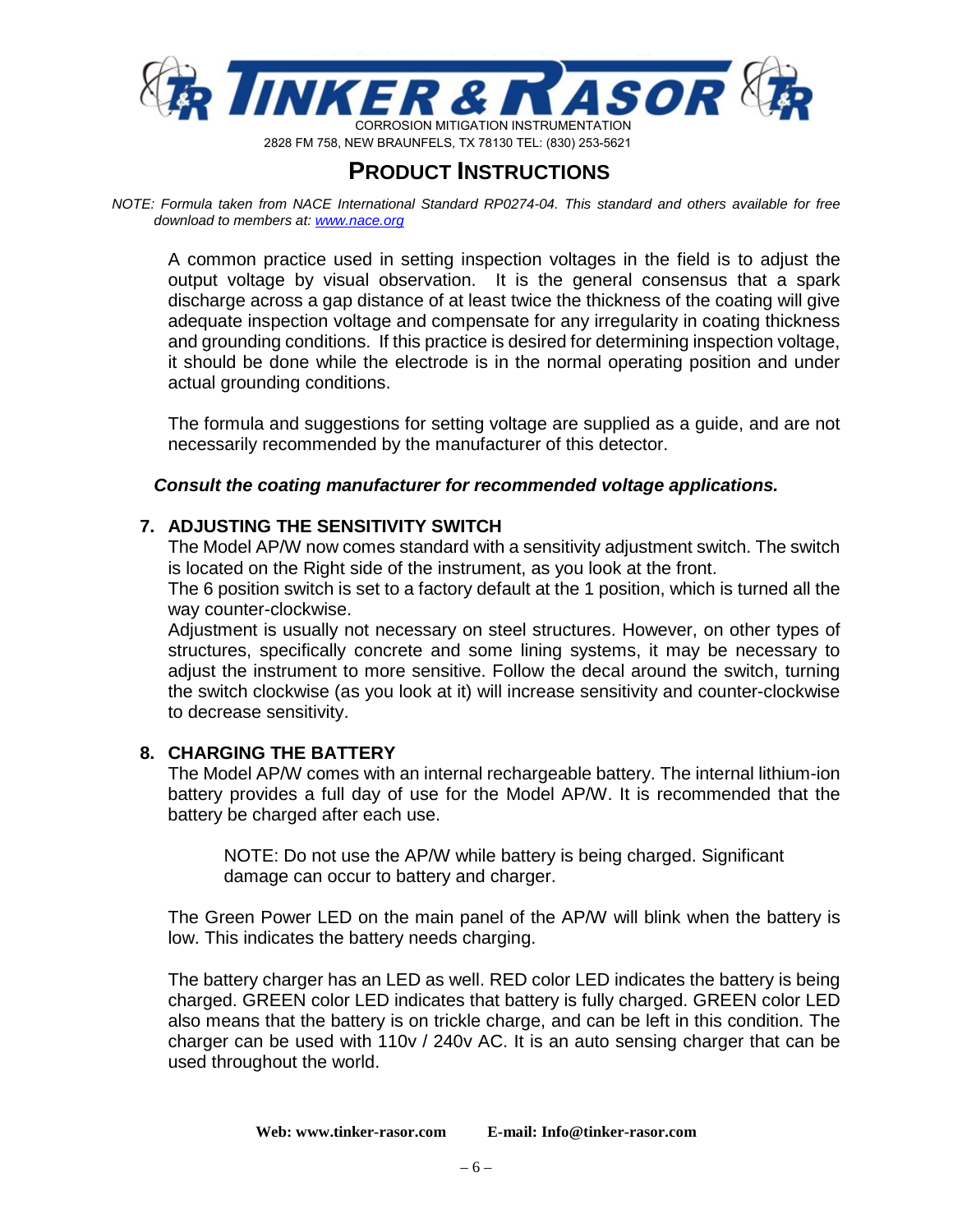

### **PRODUCT INSTRUCTIONS**

Wire Brah Electrodes (p to 8'idth). Larger sie electrodes and additional electrodes anilabe at additional cost.

### Safety Information for ber

#### and Reviewing vour Tinker & Rasor Holiday Detector Before Every be bbacking

- x Make certain the inside of the case is clear and dry.
- x Inspect each component for damage, such as cables, instrument & wand handles.
- x Make sure all of the electrodes are clean.
- x Verify the unit is fully charged.
- x Verify that the output voltage is correctly set to the coating manufacturers recommend inspection voltage.
- x If manufacturers requirements are not stated, NACE International, SSPC or ASTM Standards can be followed.

 $AND$ ....... $AWAS$ READ THE INSTRUTIONS THROGHMPRIOR TO SING ANYIEST **EOPENT!** 

#### WARNING! This is a HIGH VOLTAGE device capable of producing an electrical shock if not properly grounded and/or operated in accordance with the instructions and procedures prescribed in this manual!

#### DANGER!IF ØUHAE A PACENIER DO NOT SE THIS DEICE.

If you have a pacemaker, life critical electronic medical devices or any medical condition effected by High Voltage, DO NOT use this type of equipment. Only trained and responsible personnel should operate high voltage equipment. Alert all personnel nearby prior to testing and display warning signs. It is important to realize you are now using a high voltage, low energy holiday detector. Tinker & Rasor holiday detectors, APS & AP/W, are designed to generate between 800to 35,000 volts, pulsating DC. While these voltages are high, the energy emitted is well within US, OSHA guidelines. https://www.osap.org/page/GuideOSHA Rubber or plastic gloves and non-conductive footwear can minimize potential shock. Keep in mind that the shock prevention effectiveness of the rubber or plastic glove and footwear is limited to the condition of their protective surface. Make sure your gloves and footwear are in good condition and have no holes or tears. Most Portable Holiday Detectors are limited to finding defects in nonconductive coating materials. Testing should ONLYbe conducted clear of personnel not involved in the testing procedure. Personnel operating Holiday Detectors should always be aware of their environment and the safety limitations imposed by same. Operator should have an alert assistant, to ensure that all unauthorized personnel are kept clear of the testing area.

DANGER!! Portable Holiday Detectors create an arc or spark. Use of a Portable Holiday Detector in or around combustible or flammable environments can result in an explosion. When operating in any potentially hazardous area, consult with the plant or site safety officer before proceeding with a holiday detection test in any potentially hazardous or suspect area.

CAUIONIDO NOT SE AROND SENSITIE EECTRONICS OR RADIO ELPENT . When "on" but not in use, Tinker & Rasor Pulse Type Holiday Detectors, APW and APS will generate radio frequency emissions which are within the limit defined by the Electromagnetic Compatibility Directive. Due to its method of operation however, the APW and APS Pulse Type Holiday Detector will generate broadband RF emissions when the unit is generating high voltage or when a spark is produced at the

> Web: www.tinker-rasor.com E-mail: Info@tinker-rasor.com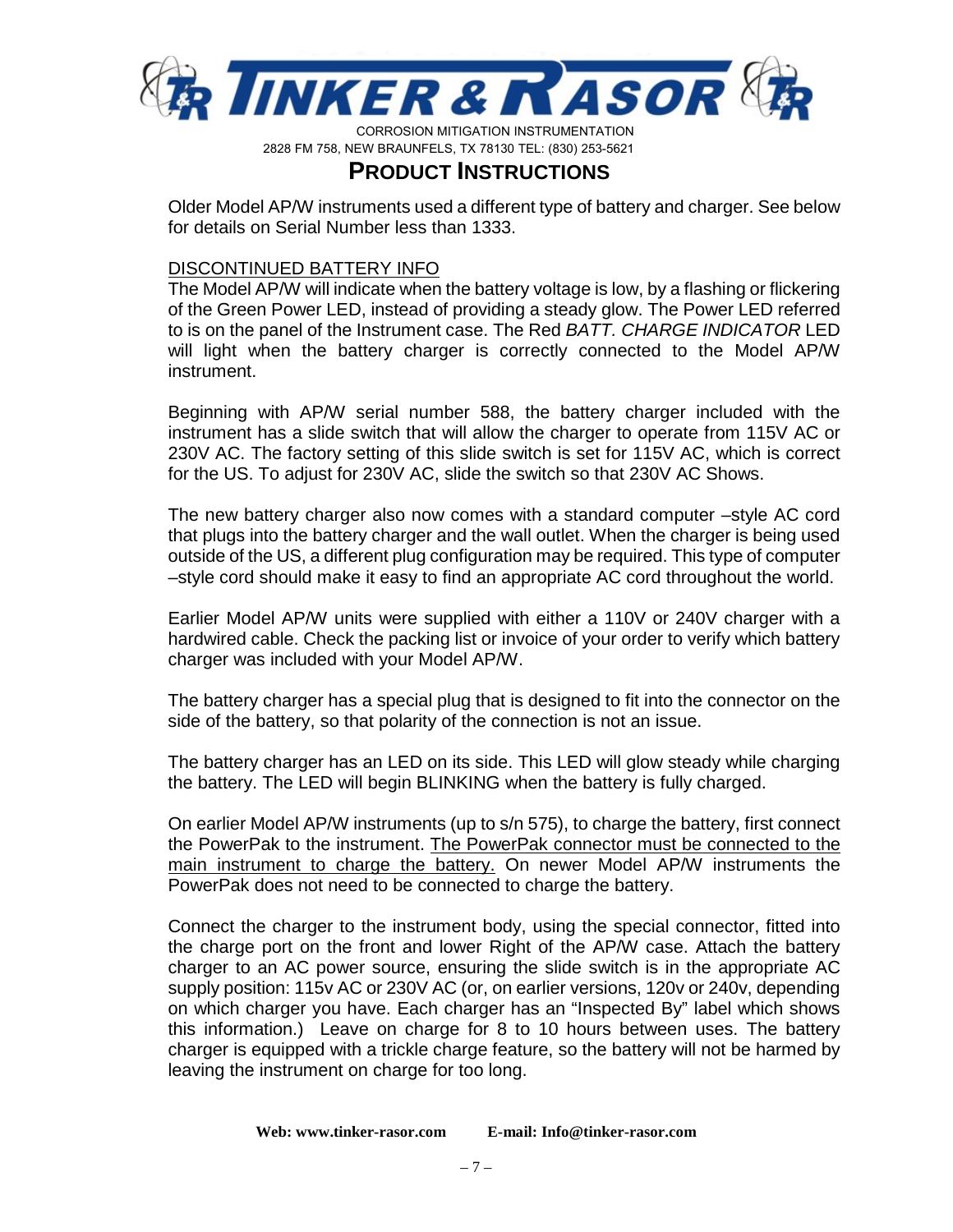

)01(:%5\$81)(/67;7(/

### **PRODUCT INSTRUCTIONS**

#### **9. INSTRUMENT SERVICING INSTRUCTIONS**

**A.** Cleaning: Keep the instrument clean and dry. Clean the instrument case with a soft, damp cloth, then wipe dry. Do not use solvents such as lacquer thinner, methyl ethyl keytone, etc.

#### **KEEP ALL ELECTRICAL CONTACTS CLEAN**

- **B.** Voltage Output Checks
	- a. In case of LOW output voltage:
		- i. Check the LED indicator for the HIGH or LOW Range selector, to ensure the instrument is in the correct Range.
		- ii. Check the display for voltage output. Voltage displayed is in kilovolts.  $(22,000$ volts = 22.0 on display)
		- iii. Check green ON LED. If flashing, this indicated low battery voltage.
	- b. In case of NO output voltage:
		- i. Check green ON LED. If flashing, this indicated low battery voltage.
		- ii. Check ground cable and wand handle connections.

#### **10. FACTORY REPAIRS**

Holiday Detectors returned to the factory for repairs should be sent TRANSPORTATION PREPAID. In most cases the detector can be repaired and returned the same day it is received at the factory**.**

#### **WHEN ORDERING PARTS FOR YOUR DETECTOR OR REQUESTING FURTHER INFORMATION ALWAYS GIVE THE DETECTOR'S SERIAL NUMBER.**

#### **Mailing Address**

Tinker & Rasor 2828 FM 758 New Braunfels, TX 78130 **Phone: (830) 253-5621**

**Shipping Address**  Tinker & Rasor 2828 FM 758 New Braunfels, TX 78130 **Phone: (830) 253-5621** 

103-079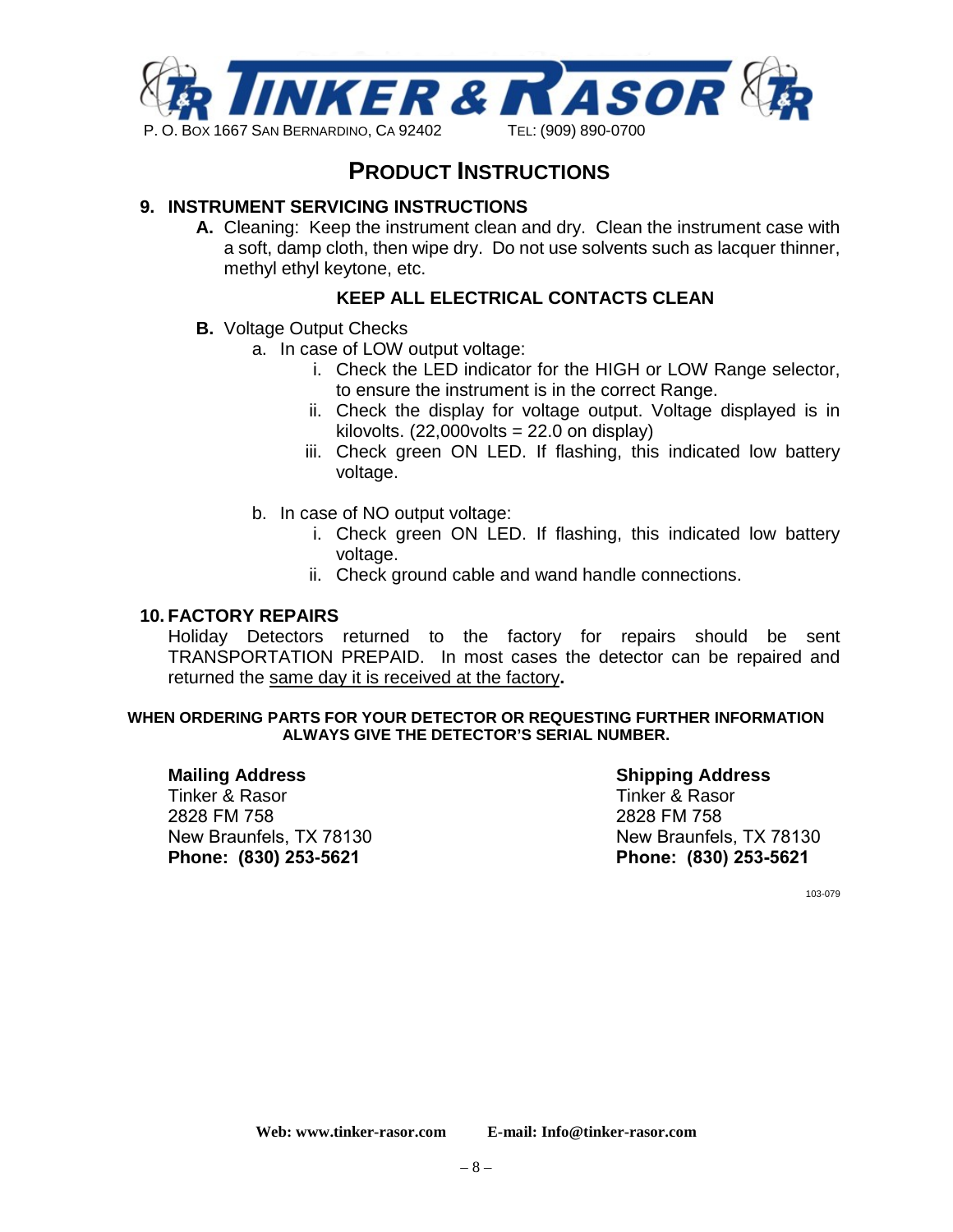

#### **SPECIFICATIONS**

| <b>Holiday Detector Type</b>         | Pulse-type DC                |
|--------------------------------------|------------------------------|
| <b>Battery Type</b>                  | Lithium (LiFePO4)            |
| <b>Battery Output</b>                | 6 volts DC                   |
| <b>Battery Charger Voltage Input</b> | 110v - 240v A/C Auto Sensing |
| <b>Battery Charger Output</b>        | 7.4V, 2A DC                  |
| Max. Voltage Output                  | 35,000 volts (35kV)          |
| Min. Voltage Output                  | 800 volts (0.8kV)            |
| <b>Max. Current Output</b>           | 1.3 mA (0.0013A)             |
|                                      |                              |
| <b>Integrated Peak Voltmeter</b>     |                              |
| Accuracy                             | $+/- 5\%$ of voltage shown   |
| <b>Calibration Cycle</b>             | Annual                       |

**Web: www.tinker-rasor.com E-mail: Info@tinker-rasor.com**